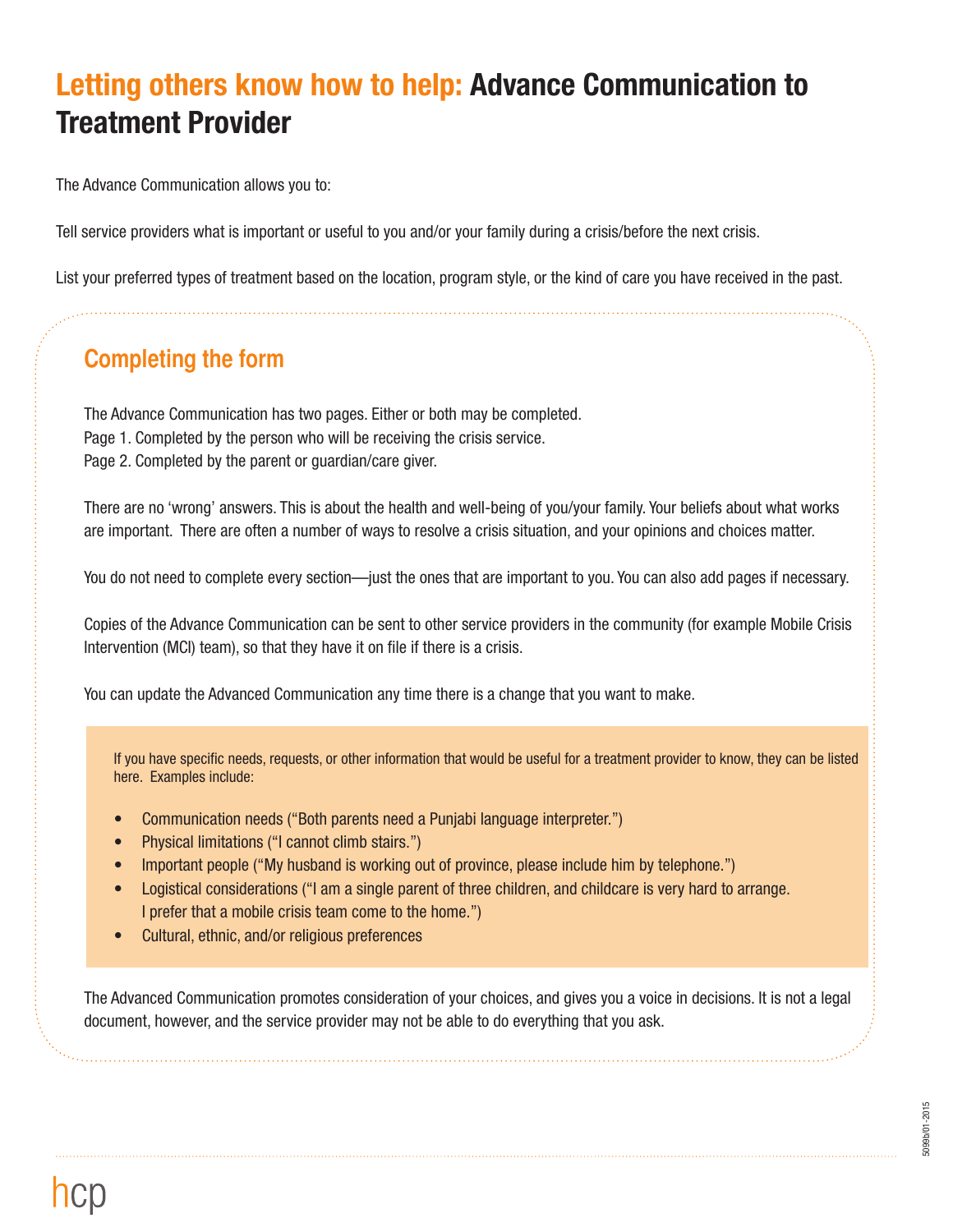## ADVANCE COMMUNICATION TO TREATMENT PROVIDER - YOUTH/YOUNG ADULT

| What I experience when I am in crisis:                                                                                                                | Treatment I prefer NOT to receive:                                                                                |
|-------------------------------------------------------------------------------------------------------------------------------------------------------|-------------------------------------------------------------------------------------------------------------------|
| My priorities in a crisis:                                                                                                                            | If I am admitted to a facility, I need to plan for the following (pet,<br>child, housing, car, job, school, etc.) |
| What helps me in a crisis:                                                                                                                            | Additional information, needs, or requests:                                                                       |
| Treatment I prefer (specific programs, medications, types<br>of intervention, alternatives to hospitalization, involvement<br>of friends and family): |                                                                                                                   |
| I want this plan to be shared with:<br>*Note that if you want the provider to share this plan consent must be provided.                               |                                                                                                                   |